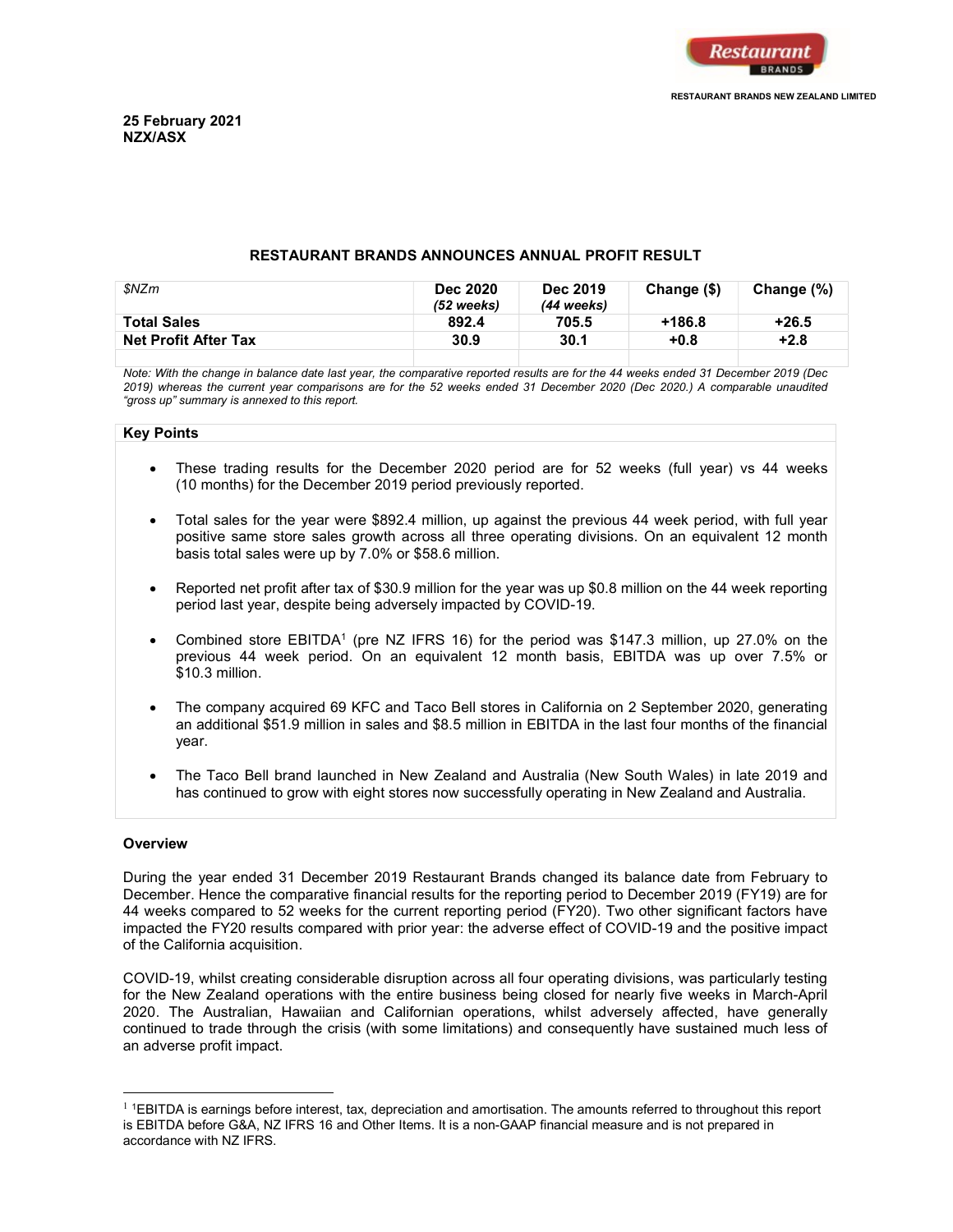The acquisition of 69 stores in California (58 KFC and 11 joint KFC/Taco Bell) was successfully completed on 2 September 2020. The financial results for the California division have been significantly above expectations despite the challenges of COVID-19. The division added \$51.9 million in total sales and \$8.5 million in store EBITDA over the four months of ownership.

The resulting reported FY20 NPAT of \$30.9 million is up 2.8% or \$0.8 million on the prior 44 week period.

# **Group Operating Results**

Directors are pleased to report that Restaurant Brands has produced a net profit after tax (NPAT) for the year ended 31 December 2020 (FY20) of \$30.9 million, up 2.8% on the reported NPAT of \$30.1 million for the prior period. As previously noted, the prior period reported NPAT is for 44 weeks compared to 52 weeks in this year.

| \$NZm after tax                | <b>Dec 2020</b> | <b>Dec 2019</b> | Change (\$) | Change $(\%)$ |
|--------------------------------|-----------------|-----------------|-------------|---------------|
| <b>Reported NPAT</b>           | 30.9            | 30.1            | 0.8         | $+2.8%$       |
| Impact of NZ IFRS 16           | 7.0             | 4.5             | 2.5         | $+55.6\%$     |
| Other Income & Expenses        | 8.8             | 4.0             | 4.8         | $+120.0\%$    |
| Change of Balance Date*        |                 | 7.1             | (7.1)       |               |
| <b>Comparable Trading NPAT</b> | 46.7            | 45.7            | 1.0         | $+2.2\%$      |

\*Estimated (unaudited) NPAT over the eight weeks to February 2020, prorata'd from the 44 weeks to December 2019

In addition to the change of balance date, two other factors distort the prior year comparison: the continuing negative impact of NZ IFRS 16, and Other Income and Expenses.

The table above sets out a like-for-like comparison of the current year's 12 month result versus the prior year 10 months' normalised trading (detail of which is attached to this report). After adjusting for the negative impact of the NZ IFRS 16 accounting lease standard and the shorter trading period (estimated at \$7.1 million), together with the impact of higher net expenses unrelated to normal trading, the underlying trading profit is estimated at \$46.7 million (up 2.2% on the prior equivalent year).

Total brand sales for the Company were \$892.4 million, up \$186.8 million when compared with the 44 week prior period. On a like-for-like annualised footing they are up approximately 7.0%, primarily because of the inclusion of \$51.9 million of sales for the four months following the California acquisition. All three existing divisions produced positive same store sales.

Combined store EBITDA (pre-NZ IFRS 16 and Other Items) of \$147.3 million was up \$31.4 million or +27.0% on the prior period. On an annualised basis the results were up 7.5%, due to strong performance in Hawaii and the acquisition of the California operations. EBITDA margins (as a % of sales) improved from 16.4% to 16.5% due to the strength of the Pizza Hut Hawaii performance.

Restaurant Brands' store numbers at the end of the financial year totalled 348, comprising 137 in New Zealand, 72 in Hawaii, 70 stores in Australia and 69 stores in California.

## New Zealand Operations

Total store sales in New Zealand were \$410.4 million, up \$42.9 million or +11.7% on the 44 week period ending December 2019. This is a result of the additional eight weeks trading in the December 2020 year, partially offset by the five weeks full store lockdown due to COVID-19 with lost sales of approximately \$40 million.

|                               | <b>Actual</b> | <b>Actual</b> | <b>Proportioned</b> | Change (\$) | Change (%) |
|-------------------------------|---------------|---------------|---------------------|-------------|------------|
|                               | 52 weeks      | 44 weeks      | 52 weeks            |             |            |
|                               | 31 December   | 31 December   | 31 December         |             |            |
|                               | 2020          | 2019          | 2019                |             |            |
| Store sales (\$m)             | 410.4         | 367.5         | 434.3               | +42.9       | $+11.7%$   |
| EBITDA (\$m)                  | 75.9          | 67.9          | 80.3                | $+8.0$      | $+11.8%$   |
| <b>EBITDA as a % of Sales</b> | 18.5          | 18.5          | 18.5                |             |            |
| <b>Store Numbers</b>          | 137           | 148           |                     |             |            |

The proportioned 52 weeks in the table above is an arithmetical calculation factoring up the 44 weeks ending Dec 2019 (26 February 2019 to 31 December 2019) to a 52 week equivalent. This is for illustrative purposes only.

The New Zealand business was completely closed for nearly five weeks in March-April 2020 as part of the COVID-19 lockdown, losing an estimated \$40 million in sales over the period. However upon re-opening the business recovered well, with same store sales for the full year up +5.3%. The underlying sales growth has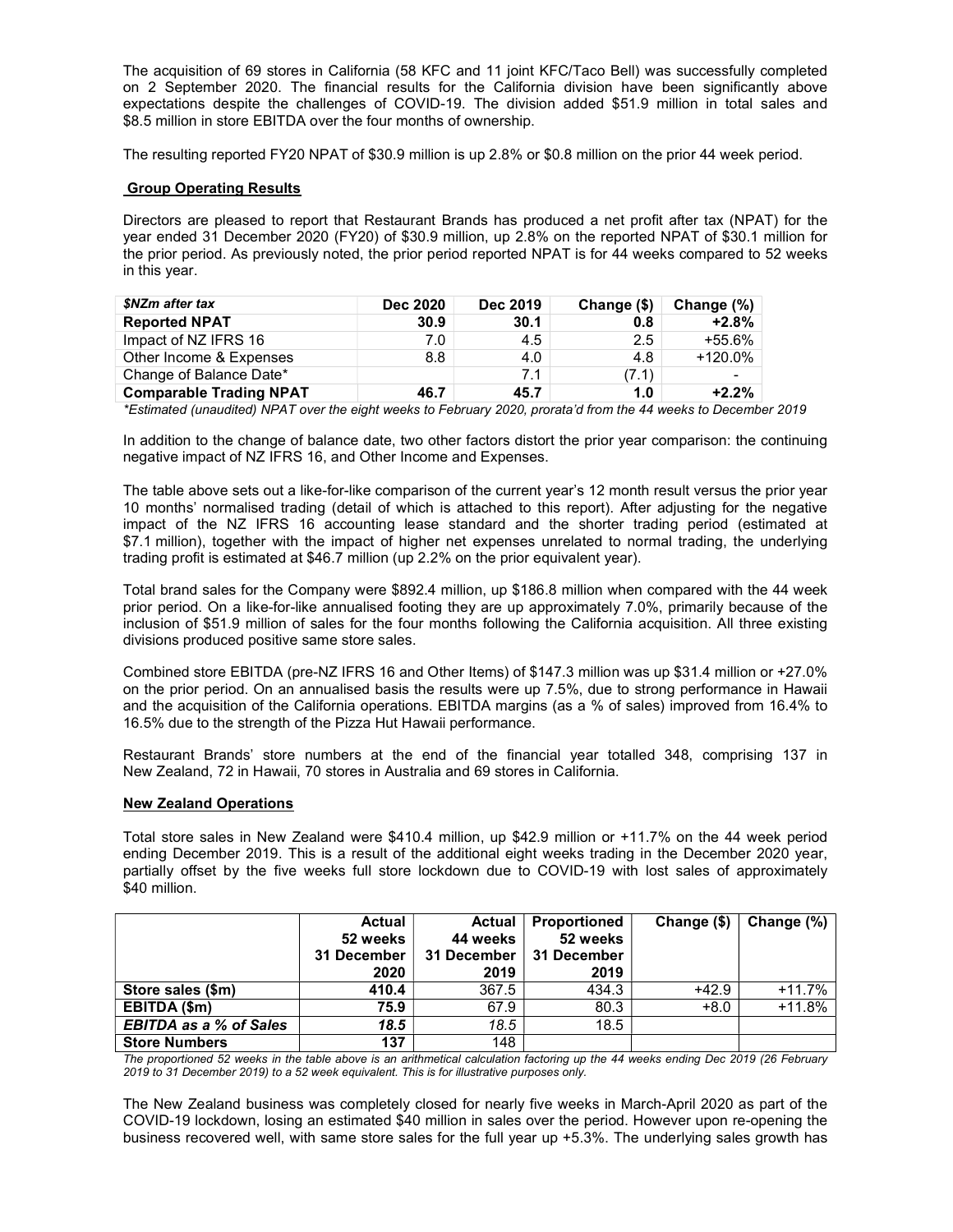been driven by another good performance by KFC combined with Carl's Jr., both brands sales have remained strong throughout the year with growth through both the delivery and in-store channels. The accelerated expansion of delivery channels as part of the COVID-19 response has also helped. Taco Bell remains only a small portion of the New Zealand business sales with three stores opened during the year and sales from the four existing stores continuing to track above expectations.

EBITDA was up \$8.0 million reflecting the higher sales; however the underlying EBITDA as a percentage of sales has remained constant on 18.5%.

As part of the COVID-19 response the New Zealand business received a government wage subsidy of \$22.0 million, which was fully passed on to all staff. This number has been included in the statement of comprehensive income. Restaurant Brands elected to retain all staff at 100% of their wages and salaries throughout the lockdown period. Although the wage subsidy helped to offset the cost to the business, there was a shortfall of approximately \$0.5 million per week. There were also other fixed costs incurred during the mandated lockdown which contributed to an estimated \$4.4 million drop in EBITDA before G&A costs over the closure period.

The Pizza Hut sub-franchising process continues, with 16 stores sold to franchisees during the year. This included three turnkey stores. The company now operates 13 stores with independent franchisees operating 90 stores.

Overall store numbers decreased by 11 during the year with the 16 Pizza Hut stores sold offset with one new KFC store being opened in Central Christchurch and the continued roll out of Taco Bell with three new stores opened in the greater Auckland region. KFC Kapiti was also acquired from an independent franchisee during the period. All five of the new stores are trading well.

## Australian Operations

The Australian business contributed total sales of \$NZ214.9 million (up 27.1%), and a store EBITDA (excluding the effect of NZ IFRS 16) of \$NZ29.4 million (up 16.7%).

|                               | <b>Actual</b><br>52 weeks<br>31 December<br>2020 | <b>Actual</b><br>44 weeks<br>31 December<br>2019 | <b>Proportioned</b><br>52 weeks<br>31 December<br>2019 | Change $($)$ | Change (%) |
|-------------------------------|--------------------------------------------------|--------------------------------------------------|--------------------------------------------------------|--------------|------------|
| Sales (\$Am)                  | 202.4                                            | 160.2                                            | 189.3                                                  | $+42.2$      | $+26.3%$   |
| Store EBITDA (\$Am)           | 27.7                                             | 23.4                                             | 27.7                                                   | $+4.3$       | $+18.4%$   |
| <b>EBITDA as a % of Sales</b> | 13.7                                             | 15.4                                             | 15.4                                                   |              |            |
| <b>Store Numbers</b>          | 70                                               | 65                                               |                                                        |              |            |

The proportioned 52 weeks in the table above is an arithmetical calculation factoring up the 44 weeks ending Dec 2019 (26 February 2019 to 31 December 2019) to a 52 week equivalent. This is for illustrative purposes only.

Total sales in Australia were \$A202.4 million, up \$A42.2 million (or +26.3%) on last year, and on a proportioned 52 week basis sales were up \$A12.1 million primarily due to the effect of additional store openings. Same stores sales were also up 2.0%.

There was significant disruption to stores due to COVID-19 with the temporary closure of all mall stores and the extended closure of all dine-in restaurants. The business has focused on ensuring a continued safe work environment for all members of staff and the highest hygiene standards for customers, whilst providing continued emphasis on providing efficient delivery services.

Investment in KFC store upgrades continued, together with new store openings. Two new drive-thru Taco Bell sites and four additional KFC stores opened during the year, bringing total store numbers to 70.

With the extended closure of the dine in facilities due to COVID-19 the home delivery service was expanded into New South Wales regional locations, which generated further growth in the KFC delivery channel. This has helped maintain same store sales growth over the past 12 months, but has added to the cost pressures of the business which, together with initial Taco Bell set up costs, is reflected in a drop in EBITDA as a percentage of sales to 13.7%.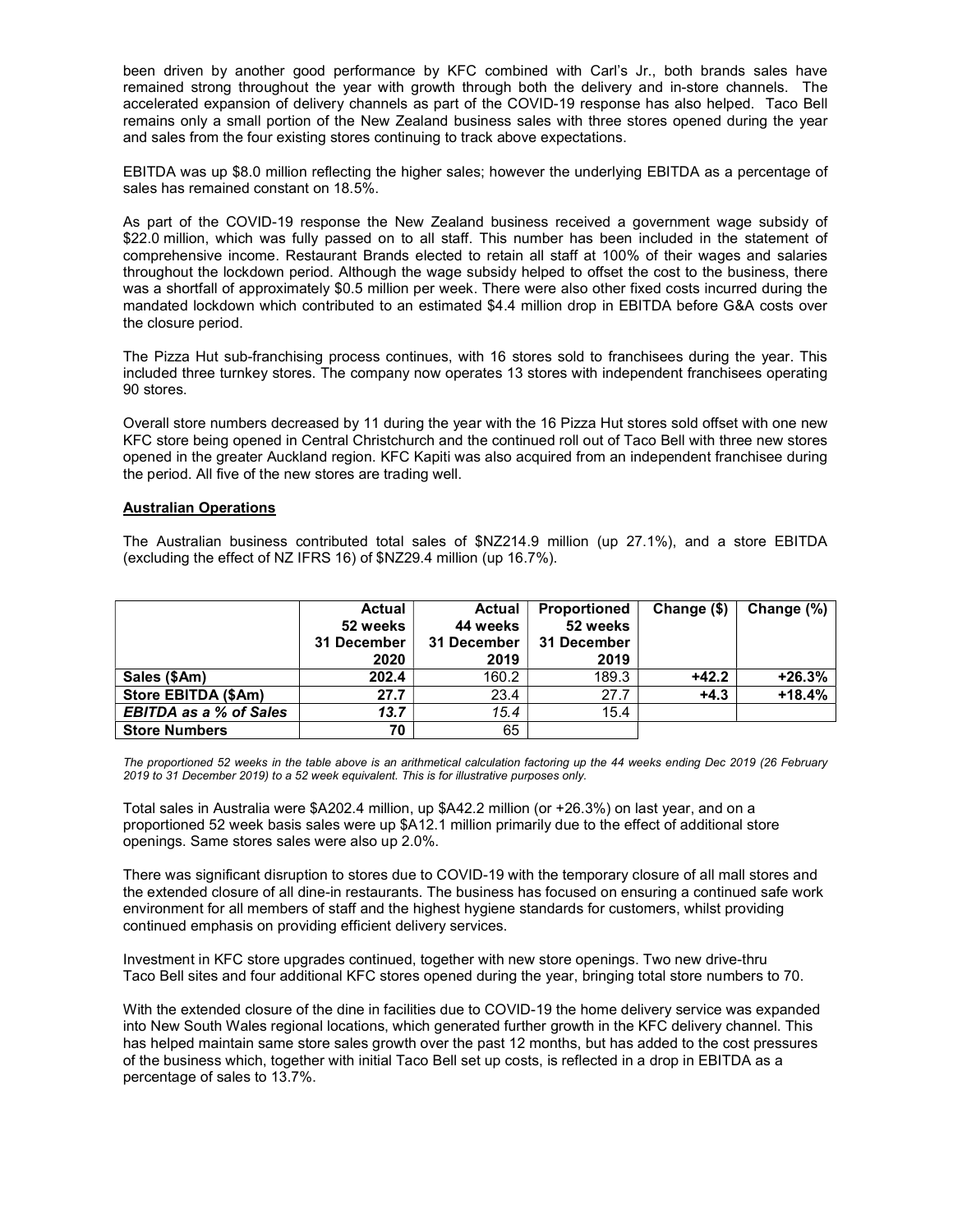Store EBITDA margins of \$A27.7 million (13.7% of sales) were up \$A4.3 million or +18.4% on last year. This reflects the additional eight weeks trading. On an equivalent 52 week basis store EBITDA has remained flat with additional sales offset by higher cost pressures.

## **Hawaiian Operations**

Total sales in Hawaii for the period were \$US139.3 million with store level EBITDA of \$US21.5 million (15.6% as a percentage of sales vs 13.5% in the prior period).

|                               | <b>Actual</b><br>52 weeks<br>31 December<br>2020 | Actual<br>44 weeks<br>31 December<br>2019 | <b>Proportioned</b><br>52 weeks<br>31 December<br>2019 | Change (\$) | Change (%) |
|-------------------------------|--------------------------------------------------|-------------------------------------------|--------------------------------------------------------|-------------|------------|
| Sales (\$USm)                 | 139.3                                            | 110.7                                     | 130.8                                                  | $+28.6$     | $+25.8%$   |
| Store EBITDA (\$USm)          | 21.5                                             | 15.0                                      | 17.7                                                   | $+6.5$      | $+43.3%$   |
| <b>EBITDA as a % of Sales</b> | 15.6                                             | 13.5                                      | 13.5                                                   |             |            |
| <b>Store Numbers</b>          | 72                                               | 74                                        |                                                        |             |            |

The proportioned 52 weeks in the table above is an arithmetical calculation factoring up the 44 weeks ending Dec 2019 (26 February 2019 to 31 December 2019) to a 52 week equivalent. This is for illustrative purposes only.

In \$NZ terms the Hawaiian operations contributed \$NZ215.1 million in revenues and \$NZ33.5 million in EBITDA for the year. These results were all up (particularly Pizza Hut) on the equivalent December 2019 year despite the operational challenges created by COVID-19.

Reported sales are up \$US28.6 million to \$US139.3 million primarily due to the comparison with last year's reporting period of 44 weeks. On an equivalent year comparison sales were up \$US8.6 million for the period which is reflected in same store sales growth of 7.7% for the year.

Pizza Hut saw a significant increase in both sales and profitability. The excellent response by the Pizza Hut brand to the challenges created by COVID-19 was a major driver of the strong sales performance. With Pizza Hut USA emphasizing food safety, no-touch contactless delivery as well as the roll out of curbside delivery, customers reacted favourably, particularly with the continued influence of COVID-19 in Hawaii. Online ordering grew significantly and now accounts for 60% of sales. The closure of seven old format stores at the end of last year, and a further three stores this year, with a move towards smaller and more efficient delivery and carry-out (delco) style stores also helped drive profitability.

Although Taco Bell was harder hit by the closure of dine in options, the promotions around family size meals and affordable pricing was successful with drive through average customer spend increasing significantly. UberEats and DoorDash also came on board as additional food aggregators (in addition to Grubhub) which has also helped to drive delivery sales.

Store numbers are down by net two from December 2019 following the closure of three Pizza Hut stores as part of the strategy to close some very old dine-in restaurants. During this period one new Pizza Hut store has opened and is performing strongly.

## Californian Operations

Following Yum! and landlord approval, the acquisition of 69 stores in California was settled on 2 September 2020. With most of the existing management team in place, the completion was executed smoothly. Even with the impact of COVID-19 on the business effectively closing the dine-in channel, management continuity and the benefit of recently upgraded stores ensured that Restaurant Brands' most recent acquisition delivered initial financial results well ahead of expectations.

Total sales in California for the period were \$US35.6 million with store level EBITDA of \$US5.8 million (16.4% as a percentage of sales).

In \$NZ terms the California operations contributed \$NZ51.9 million in revenues and \$NZ8.5 million in EBITDA for the four month period from 2 September 2020.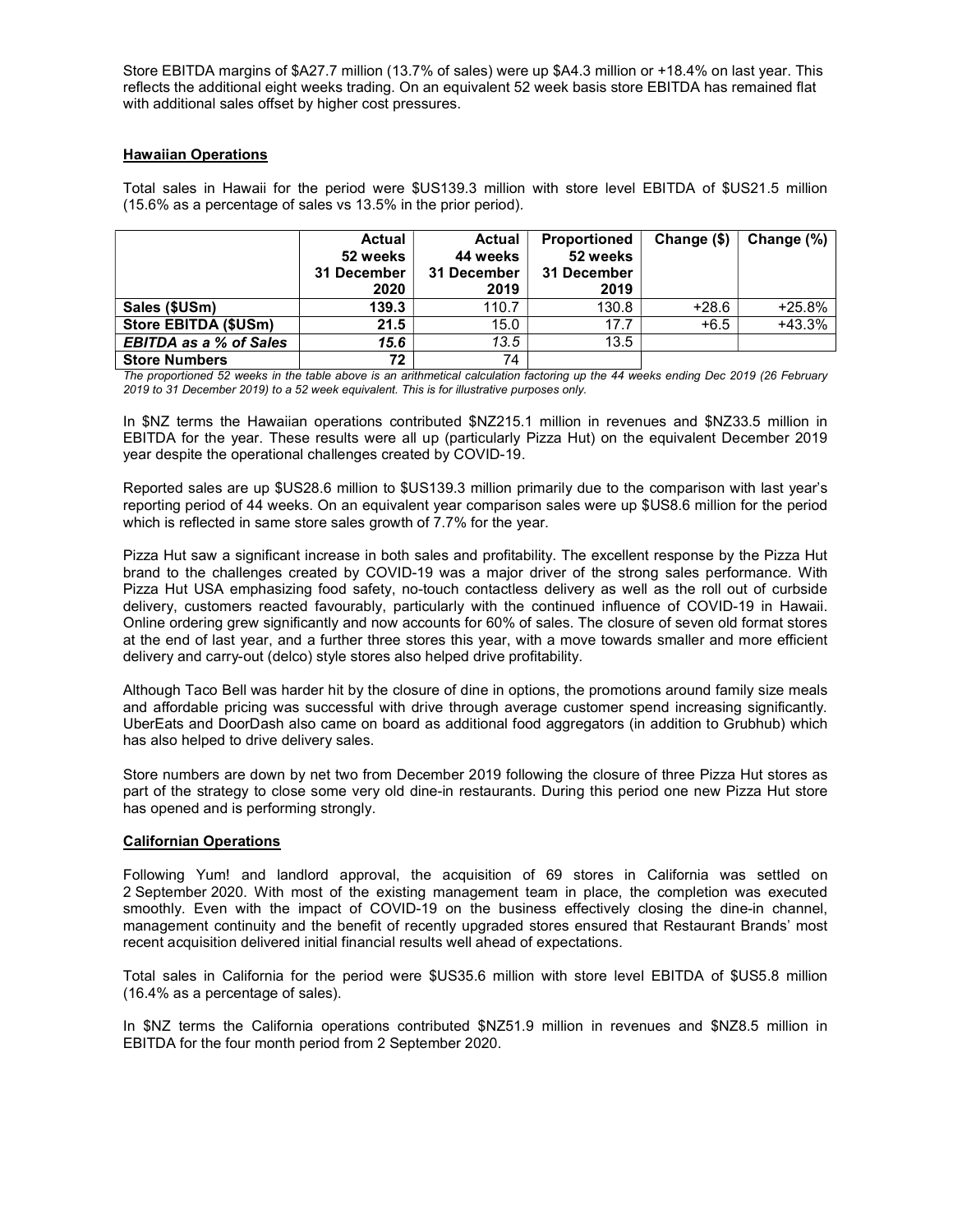|                               | <b>Actual</b><br>52 weeks<br>31 December<br>2020 | Actual<br>44 weeks<br>31 December<br>2019 | Change (\$) | Change (%) |
|-------------------------------|--------------------------------------------------|-------------------------------------------|-------------|------------|
| Sales (\$USm)                 | 35.6                                             | n/a                                       | n/a         | n/a        |
| Store EBITDA (\$USm)          | 5.8                                              | n/a                                       | n/a         | n/a        |
| <b>EBITDA as a % of Sales</b> | 16.4                                             | n/a                                       |             |            |
| <b>Store Numbers</b>          | 69                                               | n/a                                       |             |            |

The California division made a solid contribution to the Group results over the four months since acquisition. Despite the dine in channels being closed due to COVID-19 for the majority of the four months, drive through sales have remained strong and, like the other divisions, delivery sales are well above expectations. The strong sales have driven a higher than expected EBITDA margin percentage to sales of 16.4%, producing the store earnings well above expectations.

The business saw an extensive reinvestment programme prior to settlement. However in line with the strategy to further reinvest in the stores, more capital expenditure is planned for this market, including new store builds of which two are already underway.

## Corporate & Other

General and administration (G&A) costs were \$45.6 million, up \$12.3 million from last year due to the longer current reporting period, but also up \$6.2 million on a normalised annual basis. Most of the increase came from long term incentive remuneration and additional G&A charges in California as that acquisition came on stream. G&A as a % of total revenue was 4.9% which is up from 4.5% for the period ended 31 December 2019. This was largely due to the effect of the full closure of the New Zealand stores and the lost sales during that period.

Depreciation charges of \$65.0 million for the year ended 31 December 2020 were \$17.2 million higher than the prior year primarily due to the impact of the additional reporting weeks. It also included \$5.7 million from the newly acquired California division. Of the \$65.0 million, \$30.9 million related to right of use asset depreciation incurred under NZ IFRS 16.

Financing costs of \$30.2 million were up \$8.8 million on prior year, once again reflecting the impact of the additional reporting weeks. Interest on bank debt for the period ended 31 December 2020 was \$6.5 million, up \$1.4 million on last year due to the longer reporting period and the additional debt taken on to acquire the California business. This was partially off-set by a lower effective interest rates following the restructure of the Group's debt facilities which was activated in May 2020.

Tax expense was \$14.0 million, up \$1.2 million on the prior year. The effective tax rate was 31.2% (29.9% for FY19) with a higher level of non-deductible expenses in the current year.

## Other items

Other Net Income and Expense of \$8.8 million is up from \$4.6 million for the prior period. This primarily relates to acquisition costs associated with the California acquisition of \$4.3 million.

## Cash Flow & Balance Sheet

The total assets of the Group are \$1,173.0 million, up \$293.1 million primarily due to the inclusion of \$263.2 million of new assets in California. Equally there has been an increase of \$270.6 million in liabilities, primarily reflecting the future discounted lease liability on leases acquired and an increase in debt drawdowns arising from that transaction.

Included in the Group's debt is a \$11.3 million Paycheck Protection Program loan (PPP loan) in Hawaii from the US federal government. Application has been made for the loan to be forgiven with a decision expected by mid-2021.

Operating cash flows were up \$24.2 million to \$111.9 million, reflecting the additional weeks being reported, along with the strong trading performance. The inclusion of the California business has also had a positive impact on operating cash flows.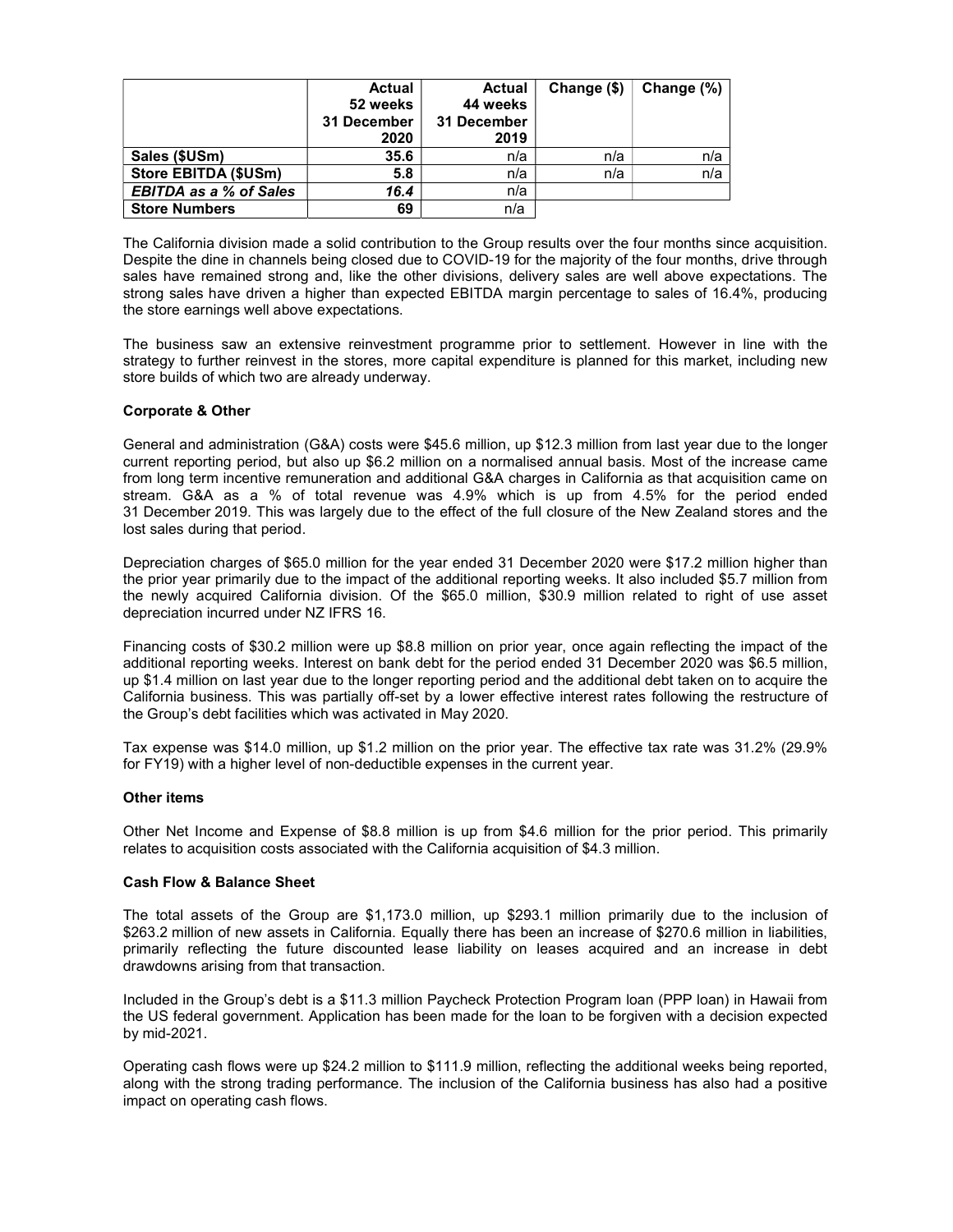Net investing cash outflows were \$178.0 million (versus \$59.7 million last year) including the acquisition of the California business for \$119.2 million (\$US80.7 million). Payments for fixed assets and intangibles of \$60.5 million was up from \$59.7 million with five new KFC, and five new Taco Bell stores in New Zealand and Australia and significant KFC refurbishment expenditure in both those markets. In addition there were several major Taco Bell refurbishments in Hawaii. This year's net investing cash flows also included inflows of \$4.5 million received, primarily from the sale of Pizza Hut stores in New Zealand.

## **Outlook**

The focus for Taco Bell in New Zealand and Australia remains on investing to build brand presence with more than ten stores expected to open by December 2021. The significance of the brand's sales will continue to grow as additional stores are opened. However overall the financial impact of the brand on the Group will remain slight for the coming year.

The inclusion of 58 KFC and 11 joint KFC/Taco Bell stores in California will have a positive impact on earnings profile in the 2021 year.

Current trading for the new year remains strong across all divisions; however with the current uncertainties that remain with COVID-19 it is difficult to provide firm guidance. Further updates will be provided at the annual meeting.

#### Annual Shareholders' Meeting

The Annual Shareholders' Meeting of the company will be held on Thursday 27 May 2021. Given the COVID-19 uncertainty, it will be a virtual meeting.

Authorised By:

Russel Creedy **Grant Ellis** Group CEO Group CEO Group CEO Phone: 525 8710 Phone: 525 8710

ENDS

About Restaurant Brands:

Restaurant Brands New Zealand Limited operates the KFC, Pizza Hut, Taco Bell and Carl's Jr. brands in New Zealand, the KFC and Taco Bell brands in NSW, Australia, the KFC and Taco Bell Brands in California, and the Taco Bell and Pizza Hut brands in Hawaii and Guam. These brands - four of the world's most famous - are distinguished for their product, look, style and ambience, service and for the total experience they deliver to their customers around the world.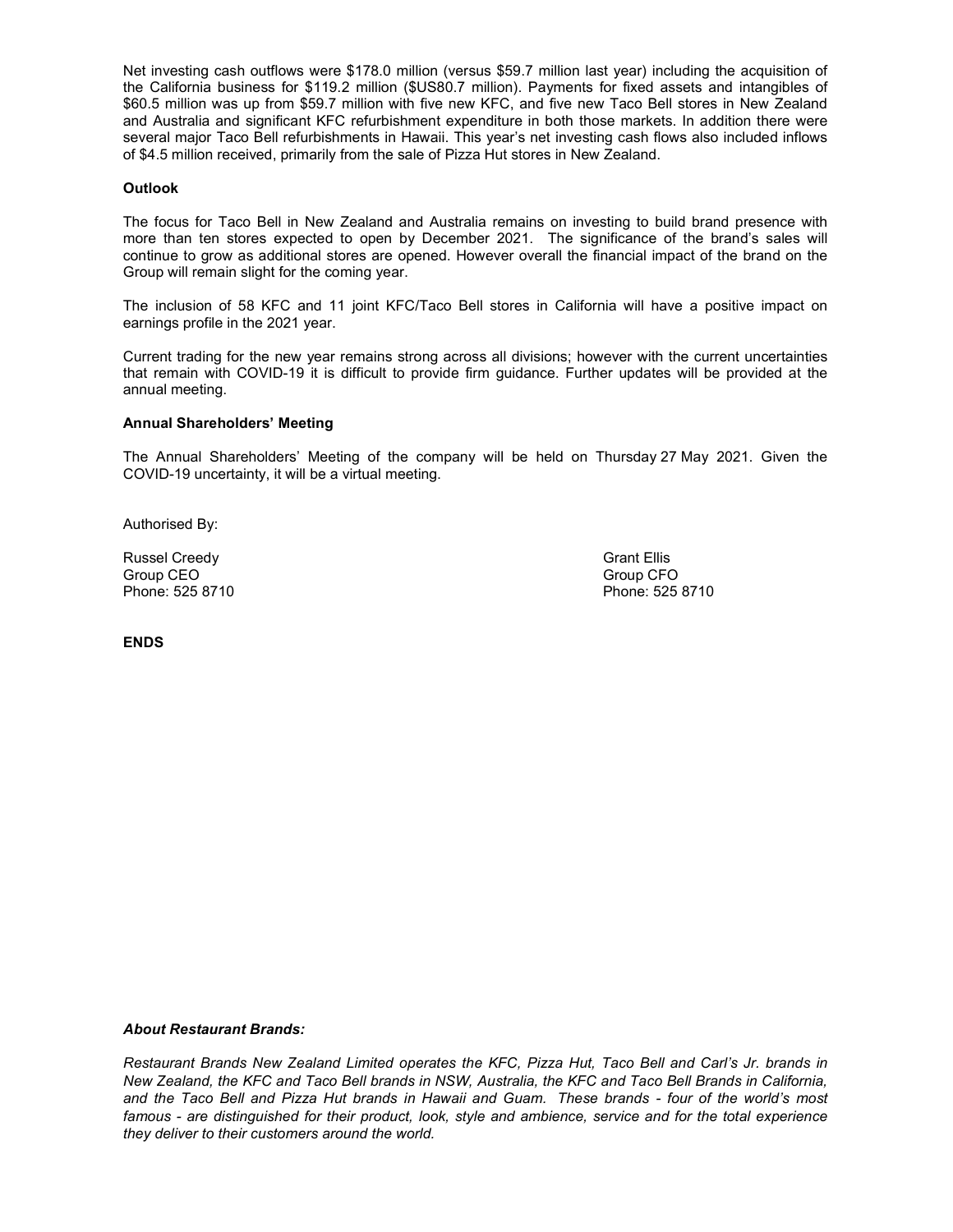| <b>Consolidated Income Statement</b>                                                                                                                        |                   |              |                |                          |             |  |
|-------------------------------------------------------------------------------------------------------------------------------------------------------------|-------------------|--------------|----------------|--------------------------|-------------|--|
| For the year ended 31 December 2020                                                                                                                         |                   |              |                |                          |             |  |
|                                                                                                                                                             | 31 Dec 2020       |              | vs Prior       | 31 Dec 2019              |             |  |
|                                                                                                                                                             | 52 weeks          |              | $\frac{6}{10}$ | 44 weeks                 |             |  |
| <b>SNZ000's</b>                                                                                                                                             |                   |              |                |                          |             |  |
| <b>Sales</b>                                                                                                                                                |                   |              |                |                          |             |  |
| <b>Total New Zealand sales</b>                                                                                                                              | 410,399           |              | 11.7           | 367,521                  |             |  |
| <b>Total Australia sales</b>                                                                                                                                | 214,923           |              | 27.1           | 169,105                  |             |  |
| <b>Total Hawaii sales</b>                                                                                                                                   | 215,113           |              | 27.4           | 168,915                  |             |  |
|                                                                                                                                                             |                   |              |                |                          |             |  |
| <b>Total California sales</b>                                                                                                                               | 51,924            |              | n/a            | $\blacksquare$           |             |  |
| <b>Total sales</b>                                                                                                                                          | 892,359           |              | 26.5           | 705,541                  |             |  |
|                                                                                                                                                             |                   |              |                |                          |             |  |
| Other revenue<br><b>Total operating revenue</b>                                                                                                             | 32,369<br>924,728 |              | 15.1<br>26.0   | 28,125<br>733,666        |             |  |
|                                                                                                                                                             |                   |              |                |                          |             |  |
| Cost of goods sold                                                                                                                                          | (761, 695)        |              | (29.6)         | (587, 874)               |             |  |
| Gross margin                                                                                                                                                | 163,033           |              | 11.8           | 145,792                  |             |  |
| Distribution expenses                                                                                                                                       | (7, 138)          |              | (79.5)         | (3,976)                  |             |  |
| Marketing expenses                                                                                                                                          | (48, 344)         |              | (22.3)         | (39, 524)                |             |  |
| General and administration expenses                                                                                                                         | (45, 595)         |              | (36.9)         | (33,306)                 |             |  |
| Government grants<br>Other items                                                                                                                            | 22,013            |              | n/a<br>(90.2)  | $\blacksquare$           |             |  |
|                                                                                                                                                             | (8,777)           |              |                | (4,616)                  |             |  |
| <b>Operating profit</b>                                                                                                                                     | 75,192            |              | 16.8           | 64,370                   |             |  |
| Financing expenses                                                                                                                                          | (30, 220)         |              | (40.8)         | (21, 464)                |             |  |
|                                                                                                                                                             |                   |              |                |                          |             |  |
| Net profit before taxation                                                                                                                                  | 44,972            |              | 4.8            | 42,906                   |             |  |
| Taxation expense                                                                                                                                            | (14, 034)         |              | (9.5)          | (12, 815)                |             |  |
| Net profit after taxation (NPAT)                                                                                                                            | 30,938            |              | 2.8            | 30,091                   |             |  |
|                                                                                                                                                             |                   |              |                |                          |             |  |
| <b>Concept EBITDA before G&amp;A</b>                                                                                                                        |                   | $%$ sales    |                |                          | $%$ sales   |  |
| <b>Total New Zealand</b>                                                                                                                                    | 75,856            | 18.5         | $11.7\,$       | 67,907                   | 18.5        |  |
| <b>Total Australia</b>                                                                                                                                      | 29,408            | 13.7         | 16.7           | 25,202                   | 15.4        |  |
| <b>Total Hawaii</b><br><b>Total California</b>                                                                                                              | 33,547<br>8,516   | 15.6<br>16.4 | 46.7<br>n/a    | 22,865<br>$\blacksquare$ | 13.5<br>n/a |  |
|                                                                                                                                                             |                   |              |                |                          |             |  |
| Total concept EBITDA before G&A                                                                                                                             | 147,327           | 16.5         | $27.0$         | 115,974                  | 16.4        |  |
| <b>Ratios</b>                                                                                                                                               |                   |              |                |                          |             |  |
| Net tangible assets per security (net                                                                                                                       |                   |              |                |                          |             |  |
| tangible assets divided by number of<br>shares) in cents                                                                                                    | (26.2)            |              |                | 9.9                      |             |  |
|                                                                                                                                                             |                   |              |                |                          |             |  |
| Cost of goods sold are direct costs of operating stores: food, paper, freight, labour and store overheads.                                                  |                   |              |                |                          |             |  |
| Distribution expenses are costs of distributing product from store.<br>Marketing expenses are order centre, advertising and local store marketing expenses. |                   |              |                |                          |             |  |
| General and administration expenses (G&A) are non-store related overheads.                                                                                  |                   |              |                |                          |             |  |
| EBITDA excludes the impact of NZ IFRS 16.                                                                                                                   |                   |              |                |                          |             |  |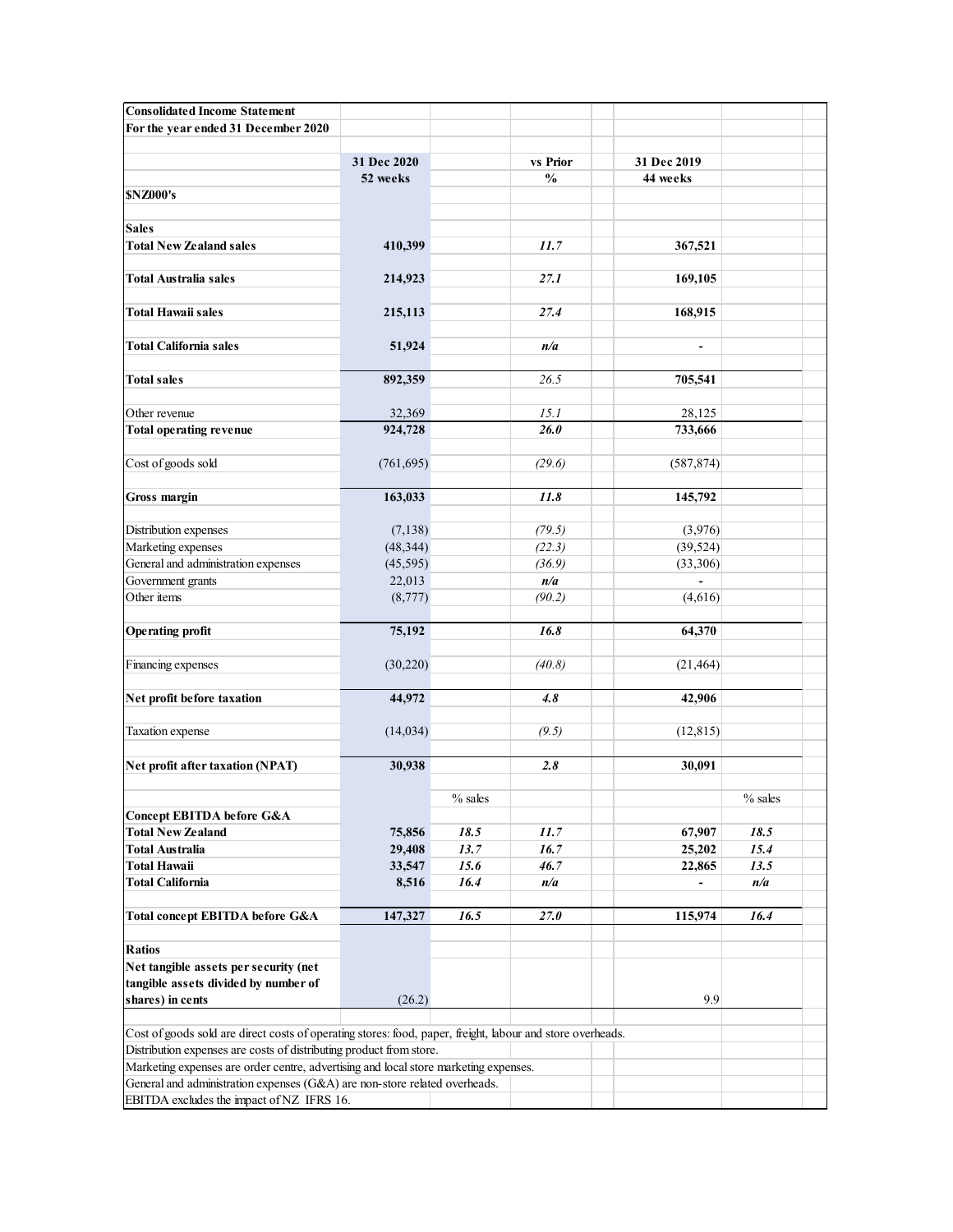| <b>Consolidated Income Statement</b>                                                                                                                                                    |                       |                              |                        |                            |  |
|-----------------------------------------------------------------------------------------------------------------------------------------------------------------------------------------|-----------------------|------------------------------|------------------------|----------------------------|--|
| For the year ended 31 December 2020<br>Annualised unaudited results for 52 weeks - based on audited 44 week period results                                                              |                       |                              |                        |                            |  |
|                                                                                                                                                                                         |                       |                              |                        |                            |  |
|                                                                                                                                                                                         | Reported              | Annualised <sup>1</sup>      |                        | Reported                   |  |
|                                                                                                                                                                                         | 31 Dec 2020           | 31 Dec 2019                  |                        | 31 Dec 2019                |  |
|                                                                                                                                                                                         | Audited<br>52 weeks   | <b>Unaudited</b><br>52 weeks | Annualised<br>% change | <b>Audited</b><br>44 weeks |  |
| <b>SNZ000's</b>                                                                                                                                                                         |                       |                              |                        |                            |  |
|                                                                                                                                                                                         |                       |                              |                        |                            |  |
| <b>Sales</b><br><b>Total New Zealand sales</b>                                                                                                                                          | 410,399               | 434,343                      | (5.5)                  | 367,521                    |  |
|                                                                                                                                                                                         |                       |                              |                        |                            |  |
| <b>Total Australia sales</b>                                                                                                                                                            | 214,923               | 199,852                      | 7.5                    | 169,105                    |  |
| <b>Total Hawaii sales</b>                                                                                                                                                               | 215,113               | 199,626                      | 7.8                    | 168,915                    |  |
|                                                                                                                                                                                         |                       |                              |                        |                            |  |
| Total California sales                                                                                                                                                                  | 51,924                | $\sim$                       | n/a                    | $\sim$                     |  |
|                                                                                                                                                                                         |                       |                              |                        |                            |  |
| <b>Total sales</b>                                                                                                                                                                      | 892,359               | 833,821                      | 7.0                    | 705,541                    |  |
| Other revenue                                                                                                                                                                           | 32,369                | 33,239                       | (2.6)                  | 28,125                     |  |
| Total operating revenue                                                                                                                                                                 | 924,728               | 867,060                      | 6.7                    | 733,666                    |  |
| Cost of goods sold                                                                                                                                                                      | (761, 695)            | (694, 760)                   | (9.6)                  | (587, 874)                 |  |
|                                                                                                                                                                                         |                       |                              |                        |                            |  |
| Gross margin                                                                                                                                                                            | 163,033               | 172,300                      | (5.4)                  | 145,792                    |  |
|                                                                                                                                                                                         |                       | (4,699)                      |                        |                            |  |
| Distribution expenses<br>Marketing expenses                                                                                                                                             | (7, 138)<br>(48, 344) | (46, 710)                    | (51.9)<br>(3.5)        | (3,976)<br>(39, 524)       |  |
| General and administration expenses                                                                                                                                                     | (45, 595)             | (39, 365)                    | (15.8)                 | (33,309)                   |  |
| Government grants                                                                                                                                                                       | 22,013                | $\sim$                       | n/a                    | $\sim$                     |  |
| Other items                                                                                                                                                                             | (8,777)               | (5, 455)                     | (60.9)                 | (4,616)                    |  |
| <b>Operating profit</b>                                                                                                                                                                 | 75,192                | 76,072                       | (1.2)                  | 64,370                     |  |
|                                                                                                                                                                                         |                       |                              |                        |                            |  |
| Financing expenses                                                                                                                                                                      | (30, 220)             | (25,367)                     | (19.1)                 | (21, 464)                  |  |
|                                                                                                                                                                                         | 44,972                | 50,706                       | (11.3)                 | 42,906                     |  |
| Net profit before taxation                                                                                                                                                              |                       |                              |                        |                            |  |
| Taxation expense                                                                                                                                                                        | (14, 034)             | (15, 145)                    | 7.3                    | (12, 815)                  |  |
|                                                                                                                                                                                         |                       |                              |                        |                            |  |
| Net profit after taxation (NPAT)                                                                                                                                                        | 30,938                | 35,562                       | (13.0)                 | 30,091                     |  |
|                                                                                                                                                                                         |                       |                              |                        |                            |  |
| Concept EBITDA before G&A <sup>2</sup>                                                                                                                                                  |                       |                              |                        |                            |  |
| <b>Total New Zealand</b>                                                                                                                                                                | 75,856                | 80,253                       | (5.5)                  | 67,907                     |  |
| <b>Total Australia</b>                                                                                                                                                                  | 29,408                | 29,784                       | (1.3)                  | 25,202                     |  |
| Total Hawaii                                                                                                                                                                            | 33,547                | 27,023                       | 24.1                   | 22,865                     |  |
| <b>Total California</b>                                                                                                                                                                 | 8,516                 | $\blacksquare$               | n/a                    | $\blacksquare$             |  |
| Total concept EBITDA before G&A                                                                                                                                                         | 147,327               | 137,060                      | 7.5                    | 115,974                    |  |
|                                                                                                                                                                                         |                       |                              |                        |                            |  |
| The annualised December 2019 figures are an arithmetic calculation grossing up the 44 week audited results to reflect an equivalent 52 week period. This has been done for illustrative |                       |                              |                        |                            |  |
| ourposes only.<br>2 EBITDA excludes the impact of NZ IFRS 16.                                                                                                                           |                       |                              |                        |                            |  |
|                                                                                                                                                                                         |                       |                              |                        |                            |  |